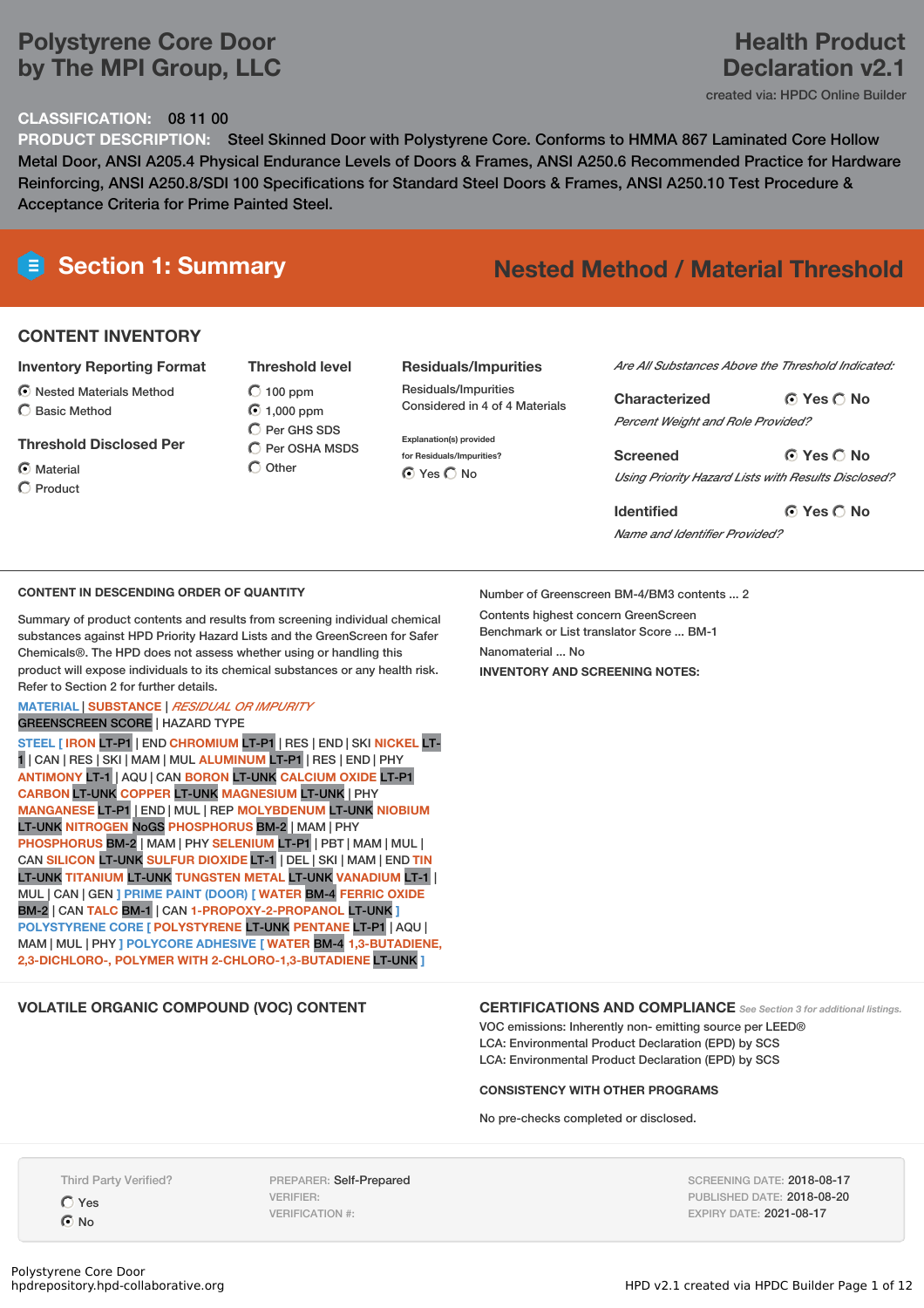This section lists contents in a product based on specific threshold(s) and reports detailed health information including hazards. This *HPD uses the inventory method indicated above, which is one of three possible methods:*

- *Basic Inventory method with Product-level threshold.*
- *Nested Material Inventory method with Product-level threshold*
- *Nested Material Inventory method with individual Material-level thresholds*

Definitions and requirements for the three inventory methods and requirements for each data field can be found in the HPD Open *Standard version 2.1, available on the HPDC website at: www.hpd-collaborative.org/hpd-2-1-standard*

|                                                                                                                                                                                                             |                            | %: 93,2000                                   |                                                                | <b>HPD URL:</b> |                                |
|-------------------------------------------------------------------------------------------------------------------------------------------------------------------------------------------------------------|----------------------------|----------------------------------------------|----------------------------------------------------------------|-----------------|--------------------------------|
| MATERIAL THRESHOLD: 1000 ppm                                                                                                                                                                                |                            |                                              | RESIDUALS AND IMPURITIES CONSIDERED: Yes                       |                 |                                |
| RESIDUALS AND IMPURITIES NOTES: Residuals and impurities were collected for all raw materials included in this product. All<br>chemicals that fall above the stated threshold are included in this section. |                            |                                              |                                                                |                 |                                |
| OTHER MATERIAL NOTES: This material is used as door skins, top channel, bottom channel, and all reinforcements internally.                                                                                  |                            |                                              |                                                                |                 |                                |
| <b>IRON</b><br>%: $42.5800 - 99.9800$                                                                                                                                                                       | $GS: LT-P1$                | RC: Both                                     | NANO: No                                                       | ROLE: Steel     | ID: 7439-89-6                  |
| <b>HAZARDS:</b>                                                                                                                                                                                             | AGENCY(IES) WITH WARNINGS: |                                              |                                                                |                 |                                |
| <b>ENDOCRINE</b>                                                                                                                                                                                            |                            | <b>TEDX - Potential Endocrine Disruptors</b> | <b>Potential Endocrine Disruptor</b>                           |                 |                                |
| SUBSTANCE NOTES: This substance is used as part of the steel alloy mixture.                                                                                                                                 |                            |                                              |                                                                |                 |                                |
|                                                                                                                                                                                                             |                            |                                              |                                                                |                 |                                |
| <b>CHROMIUM</b>                                                                                                                                                                                             |                            |                                              |                                                                |                 |                                |
| %: $0.0100 - 12.5000$                                                                                                                                                                                       | $GS: LT-P1$                | RC: UNK                                      | NANO: No                                                       | ROLE: Steel     |                                |
| <b>HAZARDS:</b>                                                                                                                                                                                             | AGENCY(IES) WITH WARNINGS: |                                              |                                                                |                 |                                |
| <b>RESPIRATORY</b>                                                                                                                                                                                          | <b>AOEC - Asthmagens</b>   |                                              | Asthmagen (ARs) - sensitizer-induced - inhalable forms<br>only |                 |                                |
| <b>ENDOCRINE</b>                                                                                                                                                                                            |                            | <b>TEDX - Potential Endocrine Disruptors</b> | <b>Potential Endocrine Disruptor</b>                           |                 |                                |
| <b>SKIN SENSITIZE</b>                                                                                                                                                                                       | <b>MAK</b>                 |                                              | Sensitizing Substance Sh - Danger of skin sensitization        |                 |                                |
| SUBSTANCE NOTES: This substance is used as part of the steel alloy mixture.                                                                                                                                 |                            |                                              |                                                                |                 |                                |
| <b>NICKEL</b>                                                                                                                                                                                               |                            |                                              |                                                                |                 |                                |
| %: $0.0100 - 3.0000$                                                                                                                                                                                        | $GS: LT-1$                 | RC: Both                                     | NANO: No                                                       | ROLE: Steel     |                                |
| <b>HAZARDS:</b>                                                                                                                                                                                             | AGENCY(IES) WITH WARNINGS: |                                              |                                                                |                 | ID: 7440-47-3<br>ID: 7440-02-0 |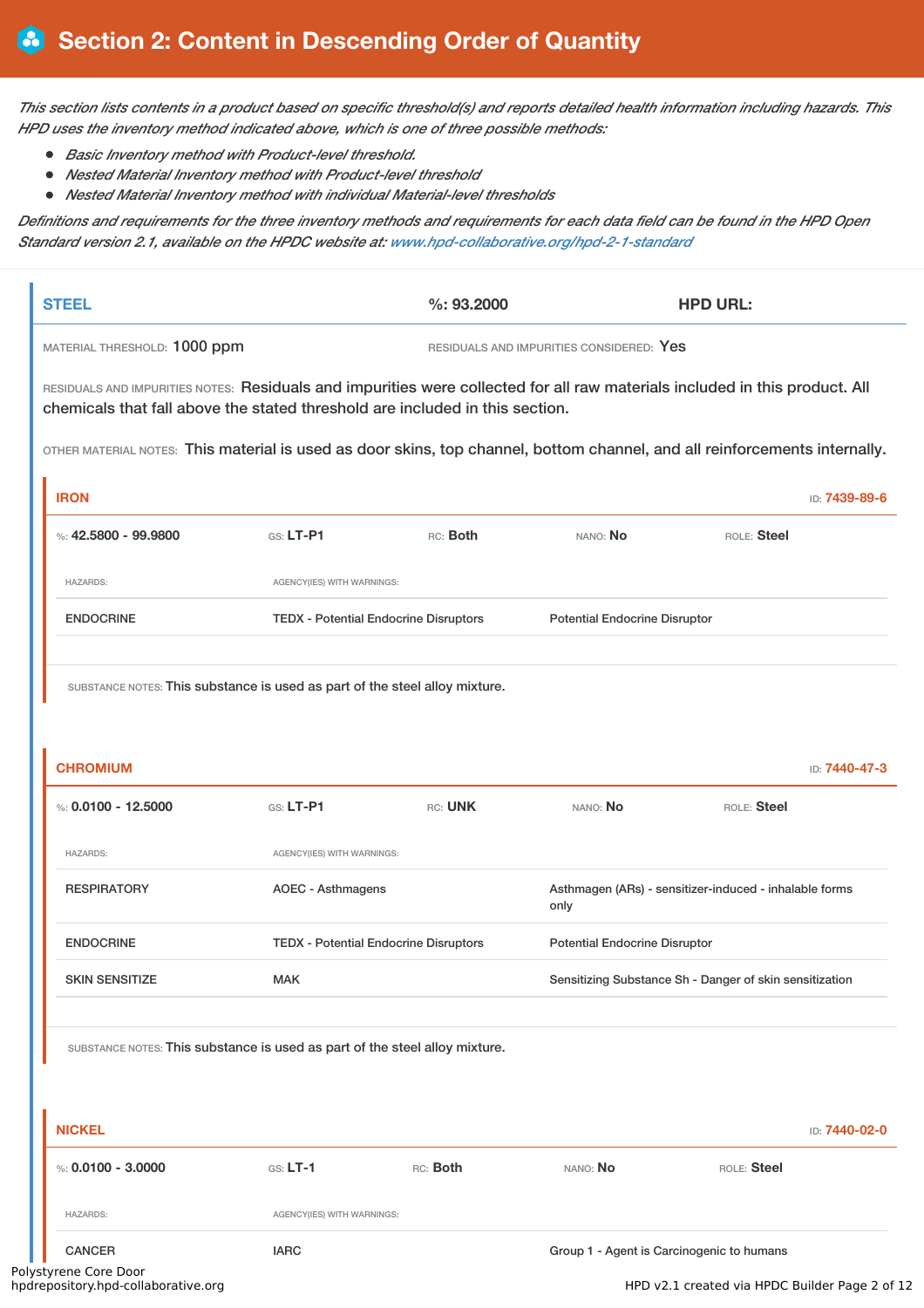| <b>CANCER</b>         | <b>IARC</b>                                    | Group 2b - Possibly carcinogenic to humans                               |
|-----------------------|------------------------------------------------|--------------------------------------------------------------------------|
| <b>CANCER</b>         | CA EPA - Prop 65                               | Carcinogen                                                               |
| <b>CANCER</b>         | <b>US CDC - Occupational Carcinogens</b>       | Occupational Carcinogen                                                  |
| <b>CANCER</b>         | US NIH - Report on Carcinogens                 | Known to be a human Carcinogen                                           |
| <b>CANCER</b>         | US NIH - Report on Carcinogens                 | Reasonably Anticipated to be Human Carcinogen                            |
| <b>RESPIRATORY</b>    | <b>AOEC - Asthmagens</b>                       | Asthmagen (ARs) - sensitizer-induced - inhalable forms<br>only           |
| <b>SKIN SENSITIZE</b> | EU - GHS (H-Statements)                        | H317 - May cause an allergic skin reaction                               |
| <b>CANCER</b>         | EU - GHS (H-Statements)                        | H351 - Suspected of causing cancer                                       |
| <b>ORGAN TOXICANT</b> | EU - GHS (H-Statements)                        | H372 - Causes damage to organs through prolonged or<br>repeated exposure |
| <b>MULTIPLE</b>       | German FEA - Substances Hazardous to<br>Waters | Class 2 - Hazard to Waters                                               |
| <b>CANCER</b>         | <b>MAK</b>                                     | Carcinogen Group 1 - Substances that cause cancer in<br>man              |
| <b>RESPIRATORY</b>    | <b>MAK</b>                                     | Sensitizing Substance Sah - Danger of airway & skin<br>sensitization     |
|                       |                                                |                                                                          |

### **ALUMINUM** ID: **7429-90-5**

%: **0.0000 - 3.0000** GS: **LT-P1** RC: **Both** NANO: **No** ROLE: **Steel** HAZARDS: AGENCY(IES) WITH WARNINGS: RESPIRATORY **AOEC - Asthmagens** ACEC - Asthmagens Asthmagen (ARs) - sensitizer-induced - inhalable forms only ENDOCRINE TEDX - Potential Endocrine Disruptors Potential Endocrine Disruptor PHYSICAL HAZARD (REACTIVE) EU - GHS (H-Statements) H228 - Flammable solid PHYSICAL HAZARD (REACTIVE) EU - GHS (H-Statements) H250 - Catches fire spontaneously if exposed to air PHYSICAL HAZARD (REACTIVE) EU - GHS (H-Statements) H261 - In contact with water releases flammable gases

SUBSTANCE NOTES: This substance is used as part of the steel alloy mixture.

| <b>ANTIMONY</b>      |                            |          |                                                        | ID: 7440-36-0 |
|----------------------|----------------------------|----------|--------------------------------------------------------|---------------|
| %: 0.0000 - 0.9000   | $GS: LT-1$                 | RC: Both | NANO: No                                               | ROLE: Steel   |
| <b>HAZARDS:</b>      | AGENCY(IES) WITH WARNINGS: |          |                                                        |               |
| <b>CHRON AQUATIC</b> | EU - GHS (H-Statements)    |          | H411 - Toxic to aquatic life with long lasting effects |               |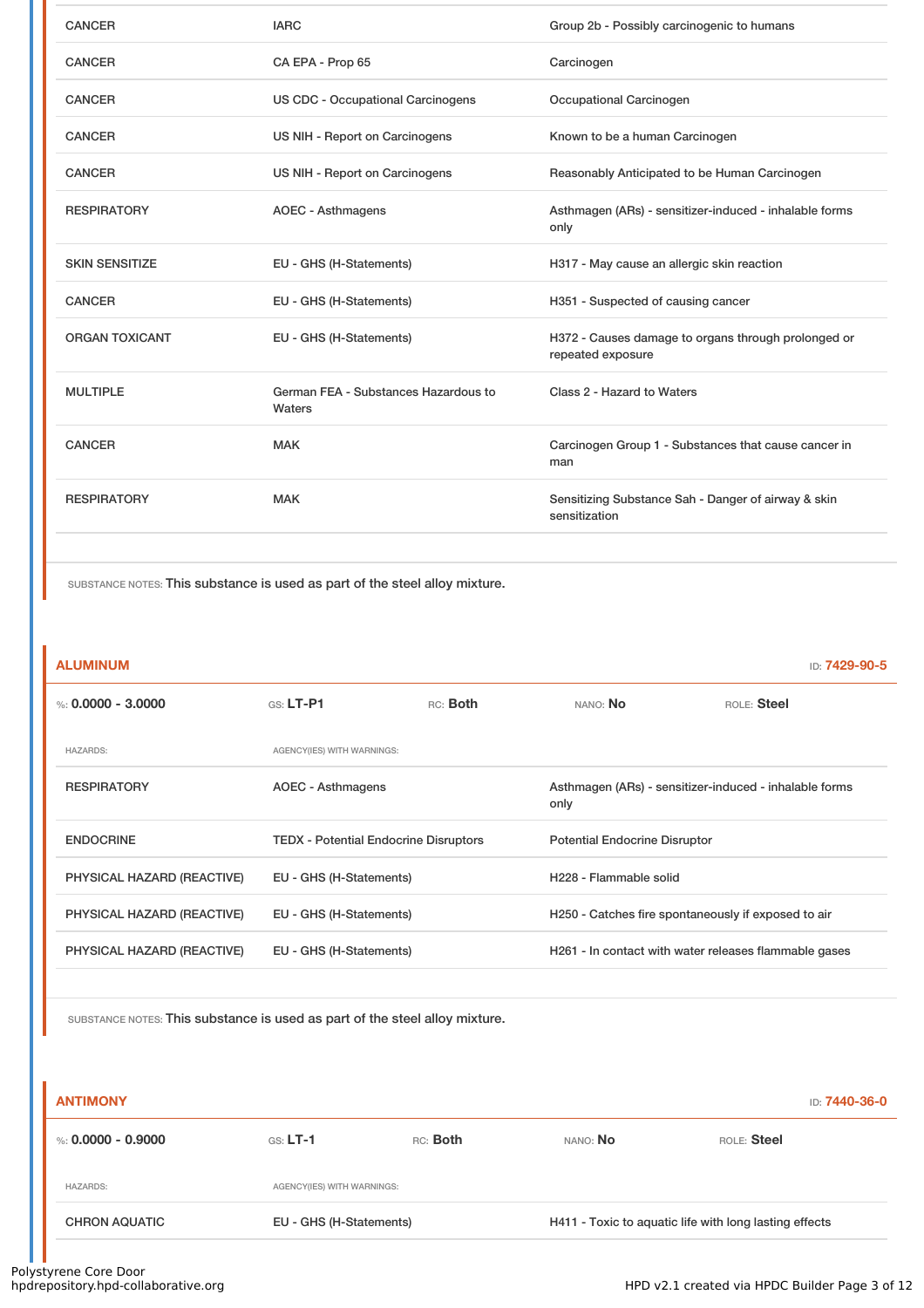| <b>CANCER</b>        | <b>MAK</b>                                                                  |          | Carcinogen Group 2 - Considered to be carcinogenic for<br>man |             |               |
|----------------------|-----------------------------------------------------------------------------|----------|---------------------------------------------------------------|-------------|---------------|
|                      | SUBSTANCE NOTES: This substance is used as part of the steel alloy mixture. |          |                                                               |             |               |
| <b>BORON</b>         |                                                                             |          |                                                               |             | ID: 7440-42-8 |
| %: $0.0000 - 1.1000$ | GS: LT-UNK                                                                  | RC: UNK  | NANO: No                                                      | ROLE: Steel |               |
| <b>HAZARDS:</b>      | AGENCY(IES) WITH WARNINGS:                                                  |          |                                                               |             |               |
| None Found           | No warnings found on HPD Priority lists                                     |          |                                                               |             |               |
|                      | SUBSTANCE NOTES: This substance is used as part of the steel alloy mixture. |          |                                                               |             |               |
|                      |                                                                             |          |                                                               |             |               |
| <b>CALCIUM OXIDE</b> |                                                                             |          |                                                               |             | ID: 1305-78-8 |
| %: $0.0000 - 0.9000$ | GS: LT-P1                                                                   | RC: None | NANO: No                                                      | ROLE: Steel |               |
| <b>HAZARDS:</b>      | AGENCY(IES) WITH WARNINGS:                                                  |          |                                                               |             |               |
| None Found           | No warnings found on HPD Priority lists                                     |          |                                                               |             |               |
|                      | SUBSTANCE NOTES: This substance is used as part of the steel alloy mixture. |          |                                                               |             |               |
|                      |                                                                             |          |                                                               |             |               |
|                      |                                                                             |          |                                                               |             |               |

| <b>CARBON</b>      |                            |                                         |          | ID: 7440-44-0 |  |
|--------------------|----------------------------|-----------------------------------------|----------|---------------|--|
| %: 0.0000 - 1.0000 | <b>GS: LT-UNK</b>          | RC: Both                                | NANO: No | ROLE: Steel   |  |
| <b>HAZARDS:</b>    | AGENCY(IES) WITH WARNINGS: |                                         |          |               |  |
| None Found         |                            | No warnings found on HPD Priority lists |          |               |  |
|                    |                            |                                         |          |               |  |

| <b>COPPER</b>        |                                                                             |          |          | ID: 7440-50-8 |  |  |
|----------------------|-----------------------------------------------------------------------------|----------|----------|---------------|--|--|
| %: $0.0000 - 3.5000$ | <b>GS: LT-UNK</b>                                                           | RC: Both | NANO: No | ROLE: Steel   |  |  |
| <b>HAZARDS:</b>      | AGENCY(IES) WITH WARNINGS:                                                  |          |          |               |  |  |
| None Found           | No warnings found on HPD Priority lists                                     |          |          |               |  |  |
|                      | SUBSTANCE NOTES: This substance is used as part of the steel alloy mixture. |          |          |               |  |  |
|                      |                                                                             |          |          |               |  |  |
| <b>MAGNESIUM</b>     |                                                                             |          |          | ID: 7439-95-4 |  |  |
| %: $0.0000 - 0.9000$ | <b>GS: LT-UNK</b>                                                           | RC: None | NANO: No | ROLE: Steel   |  |  |
|                      |                                                                             |          |          |               |  |  |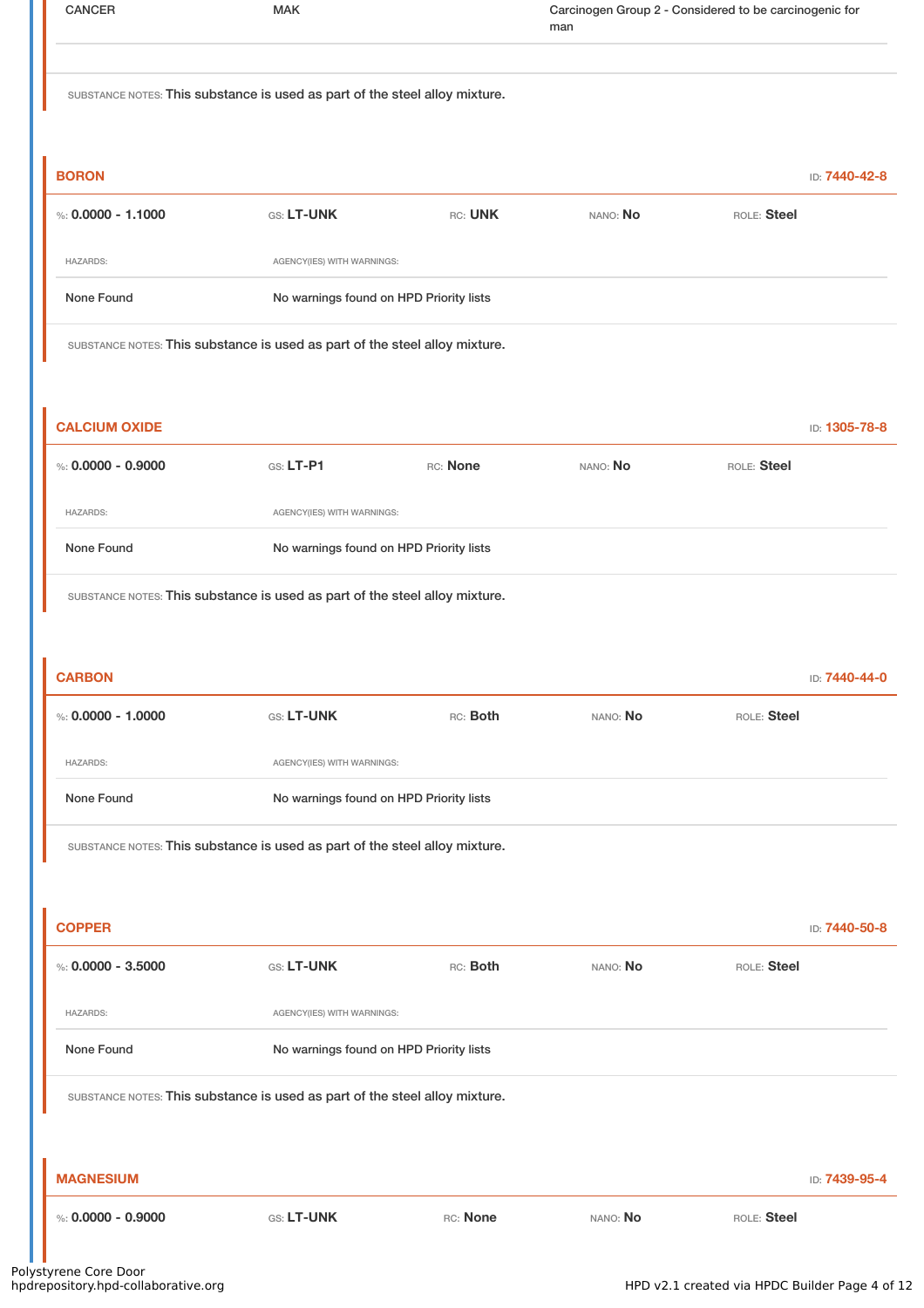| <b>HAZARDS:</b>            | AGENCY(IES) WITH WARNINGS: |                                                                                         |
|----------------------------|----------------------------|-----------------------------------------------------------------------------------------|
| PHYSICAL HAZARD (REACTIVE) | EU - GHS (H-Statements)    | H250 - Catches fire spontaneously if exposed to air                                     |
| PHYSICAL HAZARD (REACTIVE) | EU - GHS (H-Statements)    | H260 - In contact with water releases flammable gases<br>which may ignite spontaneously |
|                            |                            |                                                                                         |

| <b>MANGANESE</b>      |                                                |         |                                      |             | ID: 7439-96-5 |
|-----------------------|------------------------------------------------|---------|--------------------------------------|-------------|---------------|
| %: $0.0000 - 16.0000$ | $GS: LT-P1$                                    | RC: UNK | NANO: No                             | ROLE: Steel |               |
| <b>HAZARDS:</b>       | AGENCY(IES) WITH WARNINGS:                     |         |                                      |             |               |
| <b>ENDOCRINE</b>      | <b>TEDX - Potential Endocrine Disruptors</b>   |         | <b>Potential Endocrine Disruptor</b> |             |               |
| <b>MULTIPLE</b>       | German FEA - Substances Hazardous to<br>Waters |         | Class 2 - Hazard to Waters           |             |               |
| <b>REPRODUCTIVE</b>   | Japan - GHS                                    |         | Toxic to reproduction - Category 1B  |             |               |
|                       |                                                |         |                                      |             |               |

SUBSTANCE NOTES: This substance is used as part of the steel alloy mixture.

| <b>MOLYBDENUM</b>    |                                         |         |          | ID: 7439-98-7 |
|----------------------|-----------------------------------------|---------|----------|---------------|
| %: $0.0000 - 0.9000$ | <b>GS: LT-UNK</b>                       | RC: UNK | NANO: No | ROLE: Steel   |
| <b>HAZARDS:</b>      | AGENCY(IES) WITH WARNINGS:              |         |          |               |
| None Found           | No warnings found on HPD Priority lists |         |          |               |

SUBSTANCE NOTES: This substance is used as part of the steel alloy mixture.

| <b>NIOBIUM</b>       |                            |                                         |          | ID: 7440-03-1 |  |
|----------------------|----------------------------|-----------------------------------------|----------|---------------|--|
| %: $0.0000 - 0.9000$ | <b>GS: LT-UNK</b>          | RC: UNK                                 | NANO: No | ROLE: Steel   |  |
| <b>HAZARDS:</b>      | AGENCY(IES) WITH WARNINGS: |                                         |          |               |  |
| None Found           |                            | No warnings found on HPD Priority lists |          |               |  |
|                      |                            |                                         |          |               |  |

SUBSTANCE NOTES: This substance is used as part of the steel alloy mixture.

| <b>NITROGEN</b><br>ID: 7727-37-9 |          |                                         |          |             |  |
|----------------------------------|----------|-----------------------------------------|----------|-------------|--|
| %: 0.0000 - 0.9000               | GS: NoGS | RC: UNK                                 | NANO: No | ROLE: Steel |  |
| <b>HAZARDS:</b>                  |          | AGENCY(IES) WITH WARNINGS:              |          |             |  |
| None Found                       |          | No warnings found on HPD Priority lists |          |             |  |

Polystyrene Core Door<br>hpdrepository.hpd-collaborative.org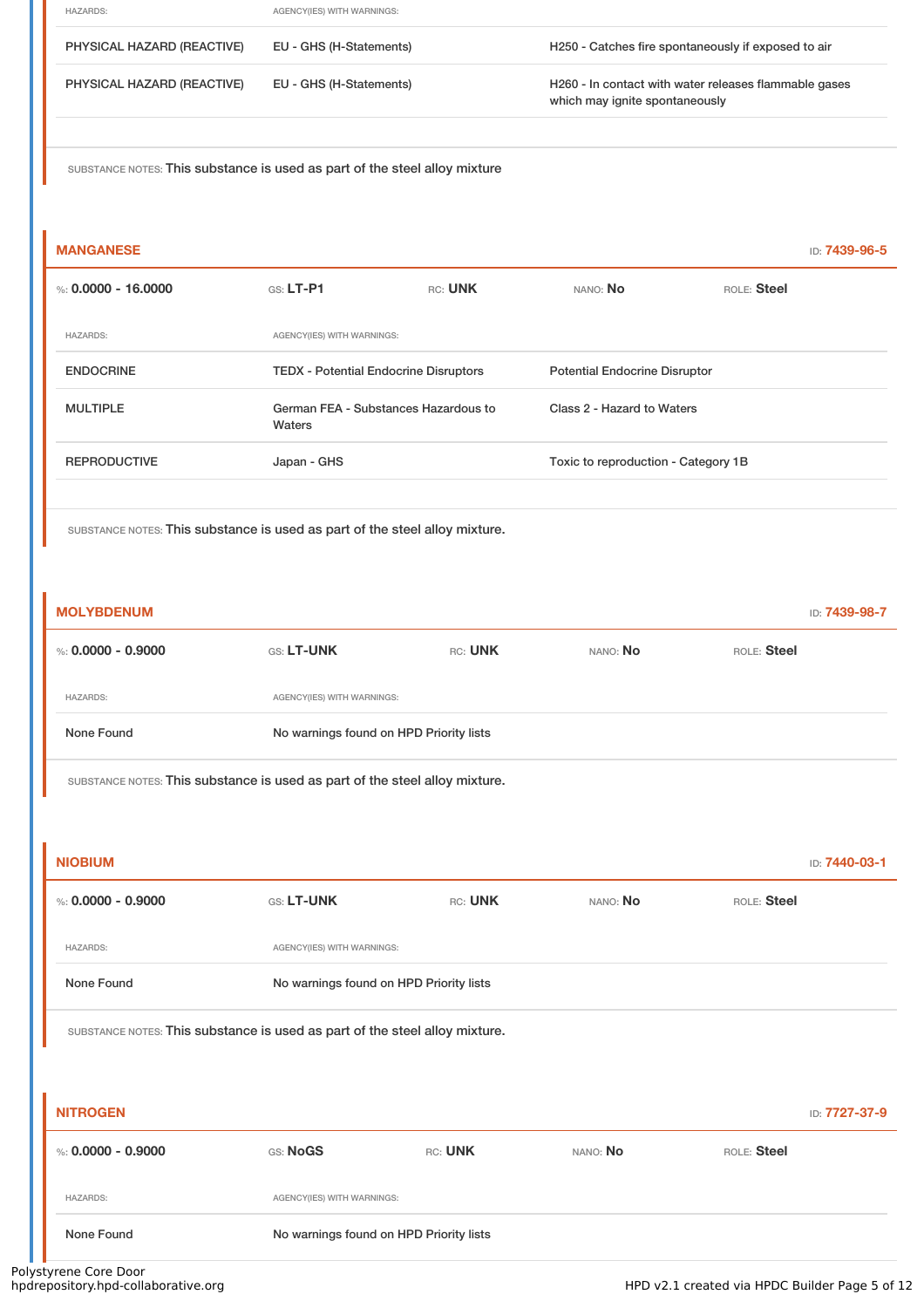| <b>PHOSPHORUS</b>          |                                                  |         |                                       |             | <b>ID: 7723-14-0</b> |
|----------------------------|--------------------------------------------------|---------|---------------------------------------|-------------|----------------------|
| %: $0.0000 - 0.9000$       | $GS:$ BM-2                                       | RC: UNK | NANO: No                              | ROLE: Steel |                      |
| <b>HAZARDS:</b>            | AGENCY(IES) WITH WARNINGS:                       |         |                                       |             |                      |
| <b>MAMMALIAN</b>           | US EPA - EPCRA Extremely Hazardous<br>Substances |         | <b>Extremely Hazardous Substances</b> |             |                      |
| PHYSICAL HAZARD (REACTIVE) | EU - GHS (H-Statements)                          |         | H228 - Flammable solid                |             |                      |

SUBSTANCE NOTES: This substance is used as part of the steel alloy mixture.

| <b>PHOSPHORUS</b>          |                                                  |         |                                       |             | <b>ID: 7723-14-0</b> |
|----------------------------|--------------------------------------------------|---------|---------------------------------------|-------------|----------------------|
| %: $0.0000 - 0.9000$       | $GS:$ BM-2                                       | RC: UNK | NANO: No                              | ROLE: Steel |                      |
| <b>HAZARDS:</b>            | AGENCY(IES) WITH WARNINGS:                       |         |                                       |             |                      |
| <b>MAMMALIAN</b>           | US EPA - EPCRA Extremely Hazardous<br>Substances |         | <b>Extremely Hazardous Substances</b> |             |                      |
| PHYSICAL HAZARD (REACTIVE) | EU - GHS (H-Statements)                          |         | H228 - Flammable solid                |             |                      |

SUBSTANCE NOTES: This substance is used as part of the steel alloy mixture.

| <b>SELENIUM</b> | ID: 7782-49-2 |
|-----------------|---------------|
|-----------------|---------------|

| %: $0.0000 - 0.9000$ | $GS: LT-P1$                                    | RC: UNK                 | NANO: No                                                                                        | ROLE: Steel             |  |  |
|----------------------|------------------------------------------------|-------------------------|-------------------------------------------------------------------------------------------------|-------------------------|--|--|
| <b>HAZARDS:</b>      | AGENCY(IES) WITH WARNINGS:                     |                         |                                                                                                 |                         |  |  |
| <b>PBT</b>           | <b>OR DEQ - Priority Persistent Pollutants</b> |                         | <b>Priority Persistent Pollutant - Tier 1</b>                                                   |                         |  |  |
| <b>MAMMALIAN</b>     | EU - GHS (H-Statements)                        |                         | H301 - Toxic if swallowed                                                                       |                         |  |  |
| <b>MAMMALIAN</b>     |                                                | EU - GHS (H-Statements) |                                                                                                 | H331 - Toxic if inhaled |  |  |
| <b>MULTIPLE</b>      | German FEA - Substances Hazardous to<br>Waters |                         | Class 2 - Hazard to Waters                                                                      |                         |  |  |
| <b>CANCER</b>        | <b>MAK</b>                                     |                         | Carcinogen Group 3B - Evidence of carcinogenic effects<br>but not sufficient for classification |                         |  |  |
|                      |                                                |                         |                                                                                                 |                         |  |  |

SUBSTANCE NOTES: This substance is used as part of the steel alloy mixture.

**SILICON** ID: **7440-21-3**

%: **0.0000 - 5.0000** GS: **LT-UNK** RC: **UNK** NANO: **No** ROLE: **Steel**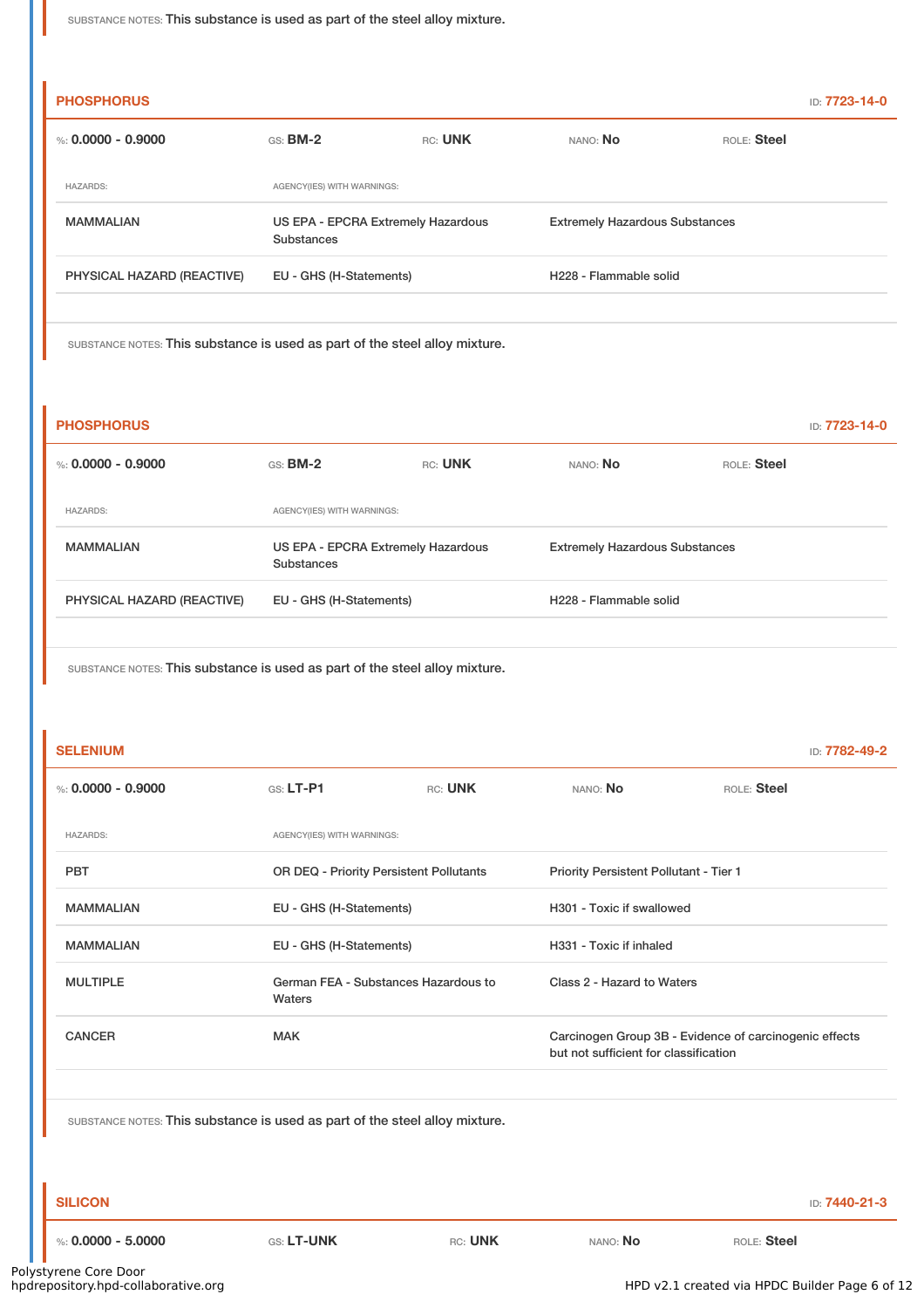HAZARDS: AGENCY(IES) WITH WARNINGS:

None Found No warnings found on HPD Priority lists

SUBSTANCE NOTES: This substance is used as part of the steel alloy mixture.

| <b>SULFUR DIOXIDE</b>  |                                                  |         |                                       | ID: 7446-09-5                                  |  |  |
|------------------------|--------------------------------------------------|---------|---------------------------------------|------------------------------------------------|--|--|
| %: $0.0000 - 0.9000$   | $GS: LT-1$                                       | RC: UNK | NANO: No                              | ROLE: Steel                                    |  |  |
| <b>HAZARDS:</b>        | AGENCY(IES) WITH WARNINGS:                       |         |                                       |                                                |  |  |
| <b>DEVELOPMENTAL</b>   | CA EPA - Prop 65                                 |         | Developmental toxicity                |                                                |  |  |
| <b>SKIN IRRITATION</b> | EU - GHS (H-Statements)                          |         |                                       | H314 - Causes severe skin burns and eye damage |  |  |
| <b>MAMMALIAN</b>       | EU - GHS (H-Statements)                          |         | H331 - Toxic if inhaled               |                                                |  |  |
| <b>ENDOCRINE</b>       | <b>TEDX</b> - Potential Endocrine Disruptors     |         | <b>Potential Endocrine Disruptor</b>  |                                                |  |  |
| <b>MAMMALIAN</b>       | US EPA - EPCRA Extremely Hazardous<br>Substances |         | <b>Extremely Hazardous Substances</b> |                                                |  |  |

SUBSTANCE NOTES: This substance is used as part of the steel alloy mixture.

| <b>TIN</b>         |                                         |          |          | ID: 7440-31-5 |
|--------------------|-----------------------------------------|----------|----------|---------------|
| %: 0.0000 - 0.9000 | <b>GS: LT-UNK</b>                       | RC: Both | NANO: No | ROLE: Steel   |
| <b>HAZARDS:</b>    | AGENCY(IES) WITH WARNINGS:              |          |          |               |
| None Found         | No warnings found on HPD Priority lists |          |          |               |
|                    |                                         |          |          |               |

SUBSTANCE NOTES: This substance is used as part of the steel alloy mixture.

| <b>TITANIUM</b>                                                             |                                         |         |          | ID: 7440-32-6 |  |  |
|-----------------------------------------------------------------------------|-----------------------------------------|---------|----------|---------------|--|--|
| %: $0.0000 - 0.9000$                                                        | GS: LT-UNK                              | RC: UNK | NANO: No | ROLE: Steel   |  |  |
| <b>HAZARDS:</b>                                                             | AGENCY(IES) WITH WARNINGS:              |         |          |               |  |  |
| None Found                                                                  | No warnings found on HPD Priority lists |         |          |               |  |  |
| SUBSTANCE NOTES: This substance is used as part of the steel alloy mixture. |                                         |         |          |               |  |  |
|                                                                             |                                         |         |          |               |  |  |
| <b>TUNGSTEN METAL</b>                                                       |                                         |         |          | ID: 7440-33-7 |  |  |
| %: $0.0000 - 0.9000$                                                        | GS: LT-UNK                              | RC: UNK | NANO: No | ROLE: Steel   |  |  |
| <b>HAZARDS:</b>                                                             | AGENCY(IES) WITH WARNINGS:              |         |          |               |  |  |
| None Found<br>tyrene Core Door                                              | No warnings found on HPD Priority lists |         |          |               |  |  |

Polystyrene Core Door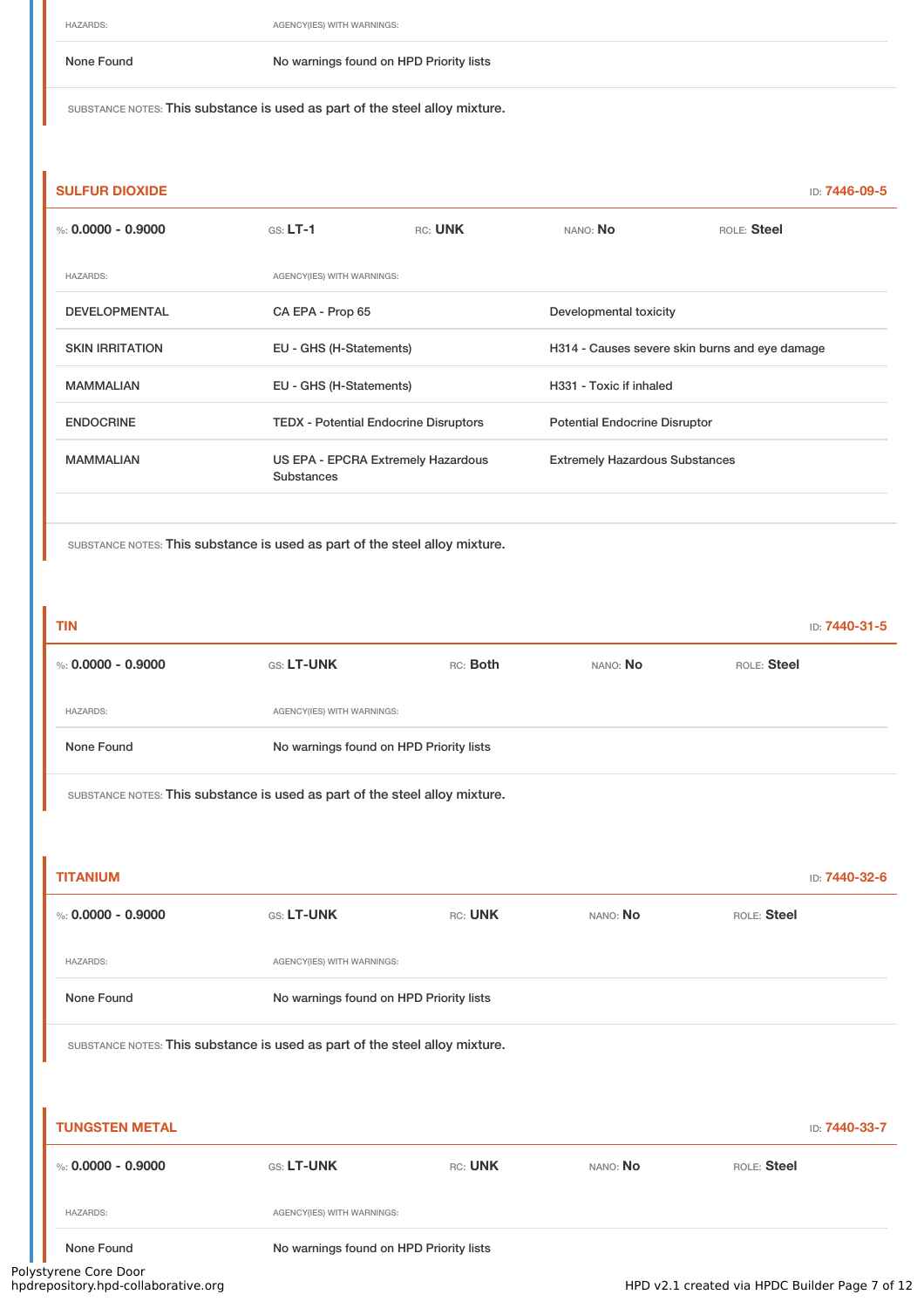| <b>VANADIUM</b>      |                                                |          |                                   | ID: 7440-62-2                                          |  |
|----------------------|------------------------------------------------|----------|-----------------------------------|--------------------------------------------------------|--|
| %: $0.0000 - 0.9000$ | $GS: LT-1$                                     | RC: None | NANO: No                          | ROLE: Steel                                            |  |
| <b>HAZARDS:</b>      | AGENCY(IES) WITH WARNINGS:                     |          |                                   |                                                        |  |
| <b>MULTIPLE</b>      | German FEA - Substances Hazardous to<br>Waters |          | Class 3 - Severe Hazard to Waters |                                                        |  |
| <b>CANCER</b>        | <b>MAK</b>                                     |          | man                               | Carcinogen Group 2 - Considered to be carcinogenic for |  |
| <b>GENE MUTATION</b> | <b>MAK</b>                                     |          | Germ Cell Mutagen 2               |                                                        |  |
|                      |                                                |          |                                   |                                                        |  |

SUBSTANCE NOTES: This substance is used as part of the steel alloy mixture.

| <b>PRIME PAINT (DOOR)</b>    | $\%: 4.0500$                             | <b>HPD URL:</b> |
|------------------------------|------------------------------------------|-----------------|
| MATERIAL THRESHOLD: 1000 ppm | RESIDUALS AND IMPURITIES CONSIDERED: Yes |                 |

RESIDUALS AND IMPURITIES NOTES: Residuals and impurities were collected for all raw materials included in this product. All chemicals that fall above the stated threshold are included in this section.

OTHER MATERIAL NOTES: This material is used as a coating to be a rust inhibitor.

| <b>WATER</b>        |                                                                                       |                                         |                                       | ID: 7732-18-5                                          |  |  |  |
|---------------------|---------------------------------------------------------------------------------------|-----------------------------------------|---------------------------------------|--------------------------------------------------------|--|--|--|
| %: 43.2283          | $GS:$ BM-4                                                                            | RC: None                                | NANO: No                              | ROLE: Primer                                           |  |  |  |
| <b>HAZARDS:</b>     | AGENCY(IES) WITH WARNINGS:                                                            |                                         |                                       |                                                        |  |  |  |
| None Found          |                                                                                       | No warnings found on HPD Priority lists |                                       |                                                        |  |  |  |
|                     | SUBSTANCE NOTES: This substance is used as part of mixture for rust inhibitor primer. |                                         |                                       |                                                        |  |  |  |
|                     |                                                                                       |                                         |                                       |                                                        |  |  |  |
| <b>FERRIC OXIDE</b> |                                                                                       |                                         |                                       | ID: 1309-37-1                                          |  |  |  |
| %: $12.4710$        | $GS: BM-2$                                                                            | RC: None                                | NANO: No                              | ROLE: Primer                                           |  |  |  |
| <b>HAZARDS:</b>     | AGENCY(IES) WITH WARNINGS:                                                            |                                         |                                       |                                                        |  |  |  |
| <b>CANCER</b>       | <b>MAK</b>                                                                            |                                         | but not sufficient for classification | Carcinogen Group 3B - Evidence of carcinogenic effects |  |  |  |
|                     |                                                                                       |                                         |                                       |                                                        |  |  |  |
|                     | SUBSTANCE NOTES: This substance is used as part of mixture for rust inhibitor primer. |                                         |                                       |                                                        |  |  |  |
|                     |                                                                                       |                                         |                                       |                                                        |  |  |  |
|                     |                                                                                       |                                         |                                       |                                                        |  |  |  |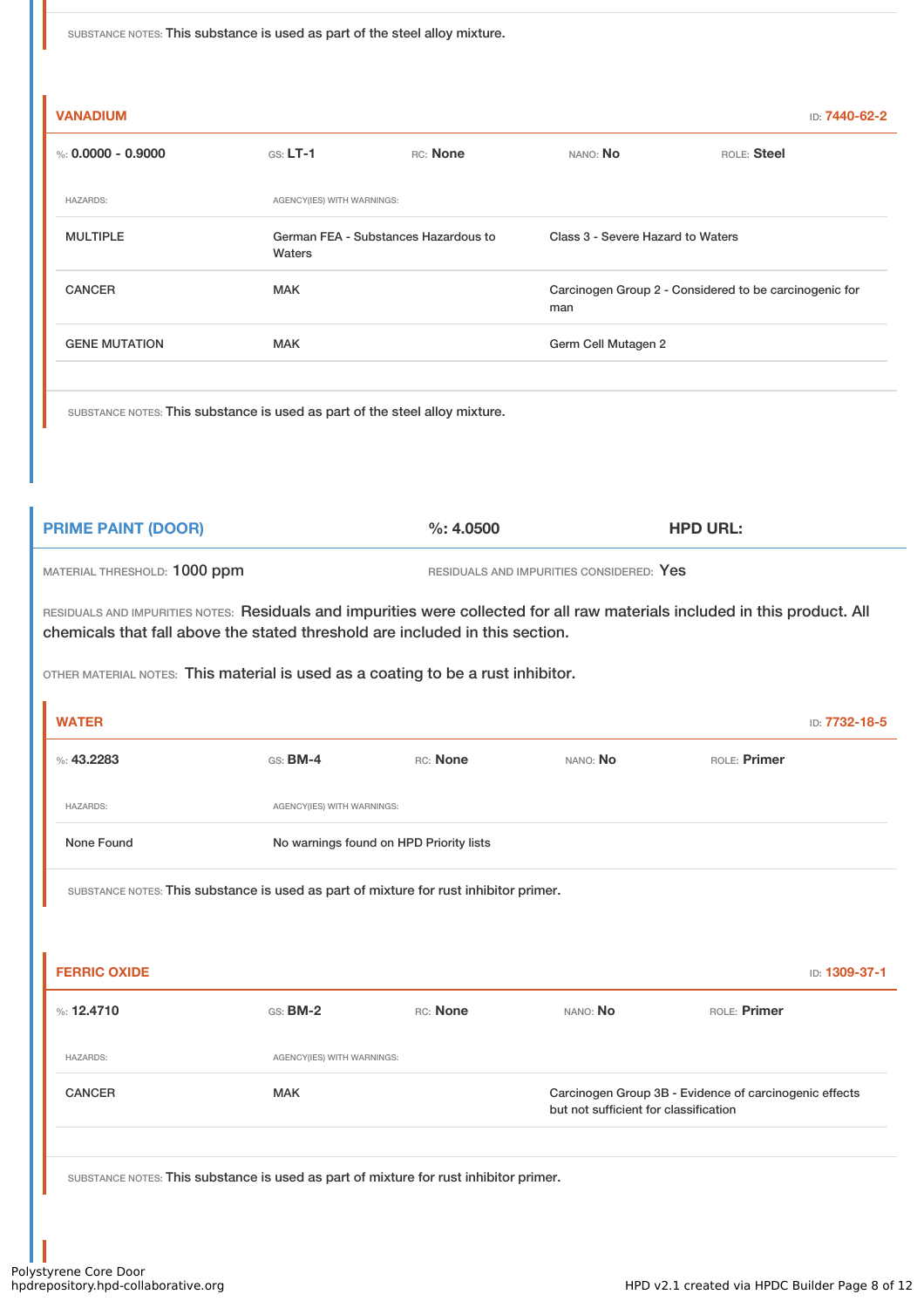| <b>TALC</b>                                                                                                                                                                                                 |                            |                                         |                                          |                                                                                                 | ID: 14807-96-6 |
|-------------------------------------------------------------------------------------------------------------------------------------------------------------------------------------------------------------|----------------------------|-----------------------------------------|------------------------------------------|-------------------------------------------------------------------------------------------------|----------------|
| %5.4430                                                                                                                                                                                                     | $GS:$ BM-1                 | RC: None                                | NANO: No                                 |                                                                                                 | ROLE: Primer   |
| <b>HAZARDS:</b>                                                                                                                                                                                             | AGENCY(IES) WITH WARNINGS: |                                         |                                          |                                                                                                 |                |
| <b>CANCER</b>                                                                                                                                                                                               | <b>MAK</b>                 |                                         |                                          | Carcinogen Group 3B - Evidence of carcinogenic effects<br>but not sufficient for classification |                |
| SUBSTANCE NOTES: This substance is used as part of mixture for rust inhibitor primer.                                                                                                                       |                            |                                         |                                          |                                                                                                 |                |
| 1-PROPOXY-2-PROPANOL                                                                                                                                                                                        |                            |                                         |                                          |                                                                                                 | ID: 1569-01-3  |
| $\%: 4.5452$                                                                                                                                                                                                | GS: LT-UNK                 | RC: None                                |                                          | NANO: No                                                                                        | ROLE: Primer   |
| <b>HAZARDS:</b>                                                                                                                                                                                             | AGENCY(IES) WITH WARNINGS: |                                         |                                          |                                                                                                 |                |
| None Found                                                                                                                                                                                                  |                            | No warnings found on HPD Priority lists |                                          |                                                                                                 |                |
| SUBSTANCE NOTES: This substance is used as part of mixture for rust inhibitor primer.                                                                                                                       |                            |                                         |                                          |                                                                                                 |                |
| MATERIAL THRESHOLD: 1000 ppm                                                                                                                                                                                |                            |                                         | RESIDUALS AND IMPURITIES CONSIDERED: Yes |                                                                                                 |                |
| RESIDUALS AND IMPURITIES NOTES: Residuals and impurities were collected for all raw materials included in this product. All<br>chemicals that fall above the stated threshold are included in this section. |                            |                                         |                                          |                                                                                                 |                |
| OTHER MATERIAL NOTES: This material is used for center fill of door, with thermal and sound deadening qualities.                                                                                            |                            |                                         |                                          |                                                                                                 |                |
| <b>POLYSTYRENE</b>                                                                                                                                                                                          |                            |                                         |                                          |                                                                                                 | ID: 9003-53-6  |
| %: 92.5000                                                                                                                                                                                                  | <b>GS: LT-UNK</b>          | RC: None                                | NANO: No                                 | ROLE: Polystyrene Core                                                                          |                |
| <b>HAZARDS:</b>                                                                                                                                                                                             | AGENCY(IES) WITH WARNINGS: |                                         |                                          |                                                                                                 |                |
| None Found                                                                                                                                                                                                  |                            | No warnings found on HPD Priority lists |                                          |                                                                                                 |                |
| SUBSTANCE NOTES: Substance inside door core formulation                                                                                                                                                     |                            |                                         |                                          |                                                                                                 |                |
| <b>PENTANE</b>                                                                                                                                                                                              |                            |                                         |                                          |                                                                                                 | ID: 109-66-0   |
| %50000                                                                                                                                                                                                      | GS: LT-P1                  | RC: None                                | NANO: No                                 | ROLE: Polystyrene Core                                                                          |                |
|                                                                                                                                                                                                             |                            |                                         |                                          |                                                                                                 |                |
| <b>HAZARDS:</b>                                                                                                                                                                                             | AGENCY(IES) WITH WARNINGS: |                                         |                                          |                                                                                                 |                |

MAMMALIAN EU - GHS (H-Statements) H304 - May be fatal if swallowed and enters airways

MULTIPLE German FEA - Substances Hazardous to Waters

Class 2 - Hazard to Waters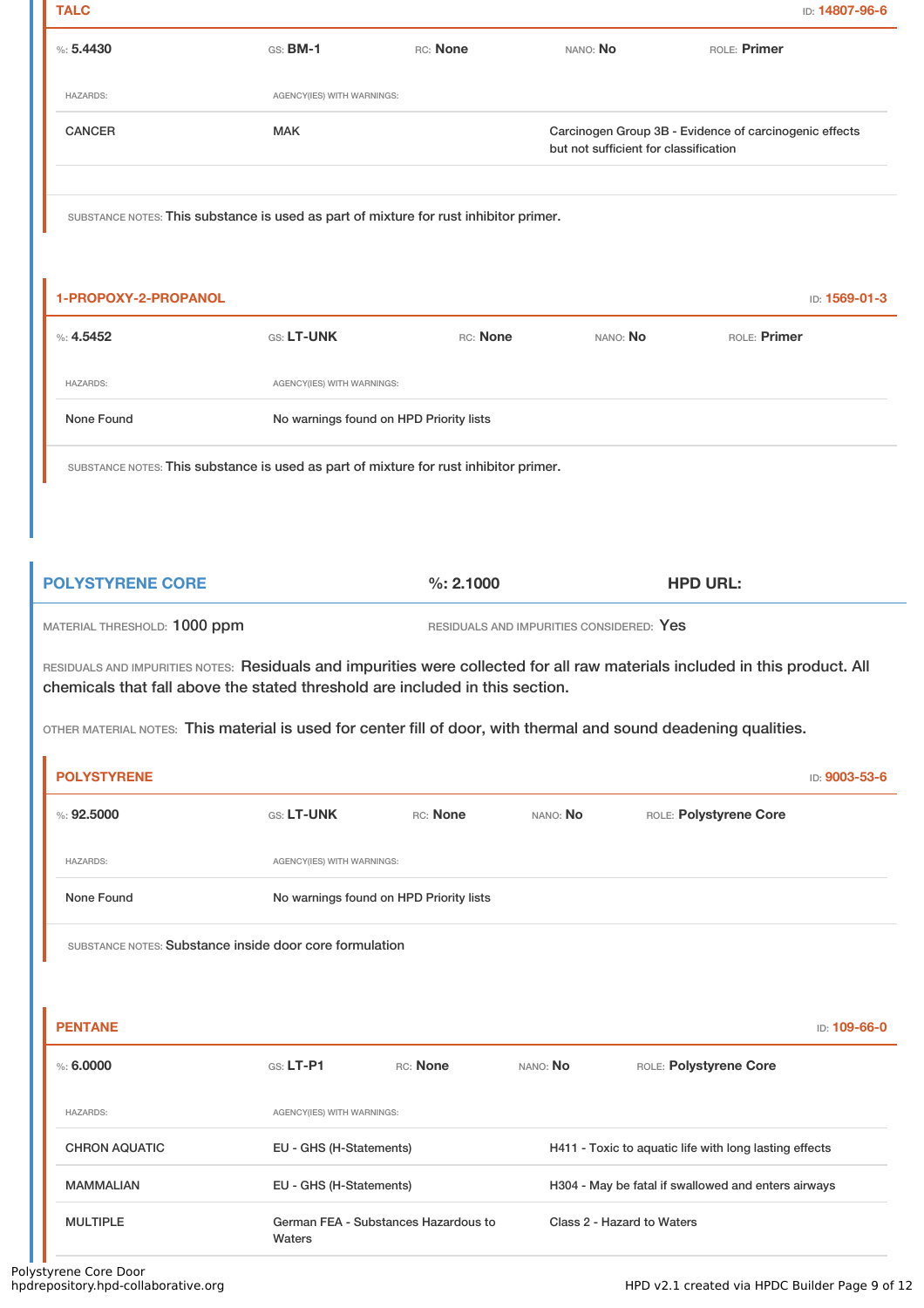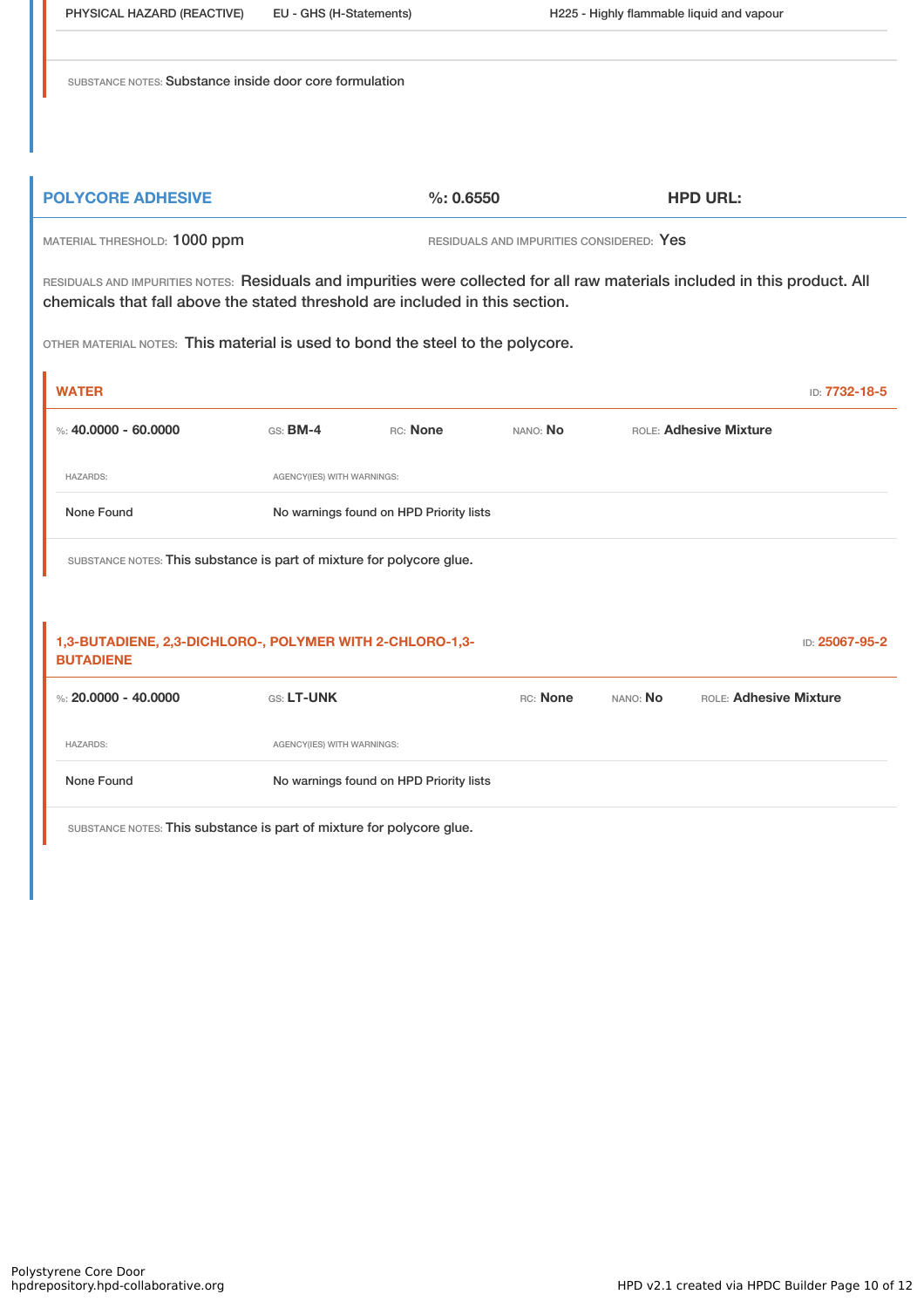This section lists applicable certification and standards compliance information for VOC emissions and VOC content. Other types of *health or environmental performance testing or certifications completed for the product may be provided.*

| <b>VOC EMISSIONS</b>                                                                                                                                                                                                                                                                          | Inherently non-emitting source per LEED® |                                                       |                                   |                                                            |
|-----------------------------------------------------------------------------------------------------------------------------------------------------------------------------------------------------------------------------------------------------------------------------------------------|------------------------------------------|-------------------------------------------------------|-----------------------------------|------------------------------------------------------------|
| CERTIFYING PARTY: Self-declared<br>APPLICABLE FACILITIES: The MPI Group, LLC Corbin,<br><b>KY 40701 USA</b><br><b>CERTIFICATE URL:</b>                                                                                                                                                        | <b>ISSUE DATE: 2018-</b><br>08-08        |                                                       | <b>EXPIRY DATE:</b>               | CERTIFIER OR LAB: N/A                                      |
| <b>CERTIFICATION AND COMPLIANCE NOTES:</b>                                                                                                                                                                                                                                                    |                                          |                                                       |                                   |                                                            |
| <b>LCA</b>                                                                                                                                                                                                                                                                                    |                                          | <b>Environmental Product Declaration (EPD) by SCS</b> |                                   |                                                            |
| CERTIFYING PARTY: Third Party<br>APPLICABLE FACILITIES: The MPI Group, LLC Corbin, KY<br>40701 USA<br><b>CERTIFICATE URL:</b><br>https://www.scscertified.com/products/cert_pdfs/SCS-<br>EPD-05021_MPI_SteelDoor_061518.pdf<br>CERTIFICATION AND COMPLIANCE NOTES: Individual Manufacture EPD |                                          | ISSUE DATE: 2018-<br>$06 - 15$                        | <b>EXPIRY DATE:</b><br>2023-06-14 | CERTIFIER OR LAB: Industrial<br><b>Ecology Consultants</b> |
| <b>LCA</b>                                                                                                                                                                                                                                                                                    |                                          | <b>Environmental Product Declaration (EPD) by SCS</b> |                                   |                                                            |
| CERTIFYING PARTY: Third Party<br>APPLICABLE FACILITIES: The MPI Group, LLC Corbin, KY<br>40701 USA<br><b>CERTIFICATE URL:</b><br>https://www.scscertified.com/products/cert_pdfs/SCS-<br>EPD-05019_SDI_SteelDoor_061418.pdf<br>CERTIFICATION AND COMPLIANCE NOTES: Industry Wide EPD          |                                          | <b>ISSUE DATE: 2018-</b><br>$06-14$                   | <b>EXPIRY DATE:</b><br>2023-06-13 | CERTIFIER OR LAB: Industrial<br><b>Ecology Consultants</b> |

# **Section 4: Accessories**

This section lists related products or materials that the manufacturer requires or recommends for installation (such as adhesives or fasteners), maintenance, cleaning, or operations. For information relating to the contents of these related products, refer to their *applicable Health Product Declarations, if available.*

No accessories are required for this product.

# **Section 5: General Notes**